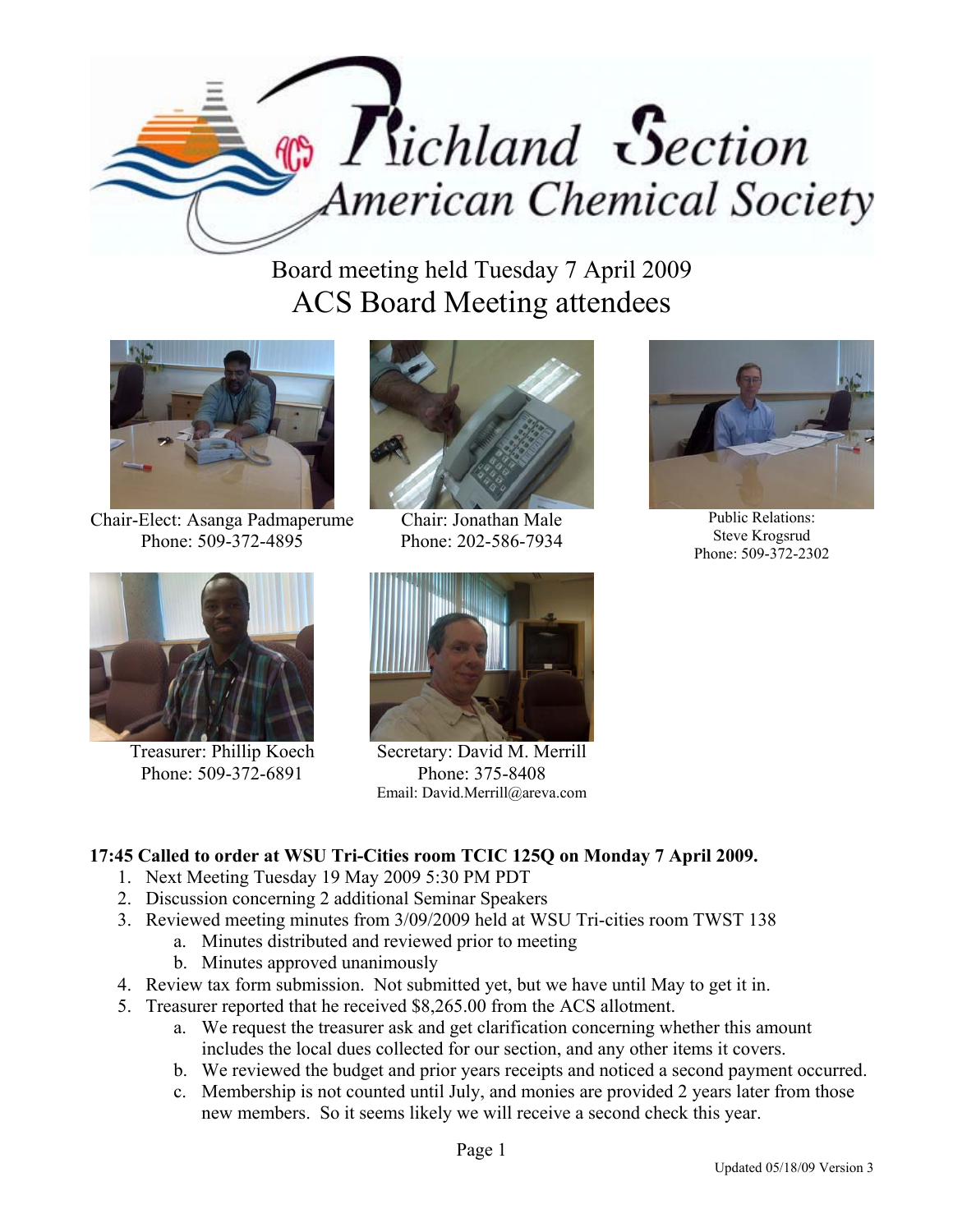## $\mathcal{F}_i$  Tichland Section American Chemical Society

## Board meeting held Tuesday 7 April 2009

- 6. Thanks to those involved in the Mid-Columbia Science Fair
	- a. Asanga said we were the only ones to give books to the winners. He recommended a check for the prize next year.
	- b. Asanga also indicated other high school posters were very good from the non-chemistry science and engineering subjects.
	- c. We discussed Tim's comments. His were concerning the high school students with chemistry posters which were greatly reduced over years ago.
	- d. Recommend we continue supporting both the prize money and the support money for the Mid Columbia Science Fair at same levels as budgeted in the past.
	- e. Recommend we give an ACS poster and pencil etc. to those that show interest in chemistry (i.e. those presenting a chemistry poster).
	- f. Recommend that we get more organized earlier in the year, to get more ACS members involved to help with the Science Fair, and get them involved earlier.
- 7. Recommend we participate in a Umatilla reservation Native Americans Science Cafe promoted by John Cox to raise the expectations of the youth on the reservation to encourage them to work hard in High School.
- 8. Review the SLC National ACS meeting
	- a. Richland Section was nominated for the Hospitality Award.
	- b. Asanga took a picture of Anna and her students with Anna's camera.
	- c. The student affiliates won the "Best Student Affiliate" award again.
- 9. Novella and Phillip will go to the meeting on Chocolate, from Richland.
- 10. Reviewed the last Speaker meeting
	- a. Thanked the chair for providing wonderful refreshments.
	- b. The meeting was well attended due to many students attending.
- 11. The meeting on May  $11<sup>th</sup>$  should be at CBC to attract the students.
- 12. The October meeting concerning beer will be at Battelle and we would like to advertise on NPR.
- 13. There are two additional speakers
	- a. WSU Tri-Cities Wed September 16 Applied Molecular Modeling not just video games anymore
	- b. November 11, Battelle Auditorium, (or maybe CBC) How Small Can you go? Molecular wires and devices in the modern world (Could do a webcast to LeGrande, and Moses Lake).
- 14. Unanimously agreed to add the two additional talks as discussed above. Does not change the budget, because the funds to cover the shortfall will be covered by an anonymous donor (funds will not be accepted if there is no shortfall).
- 15. We need to put proposals for fund raisers on our website.